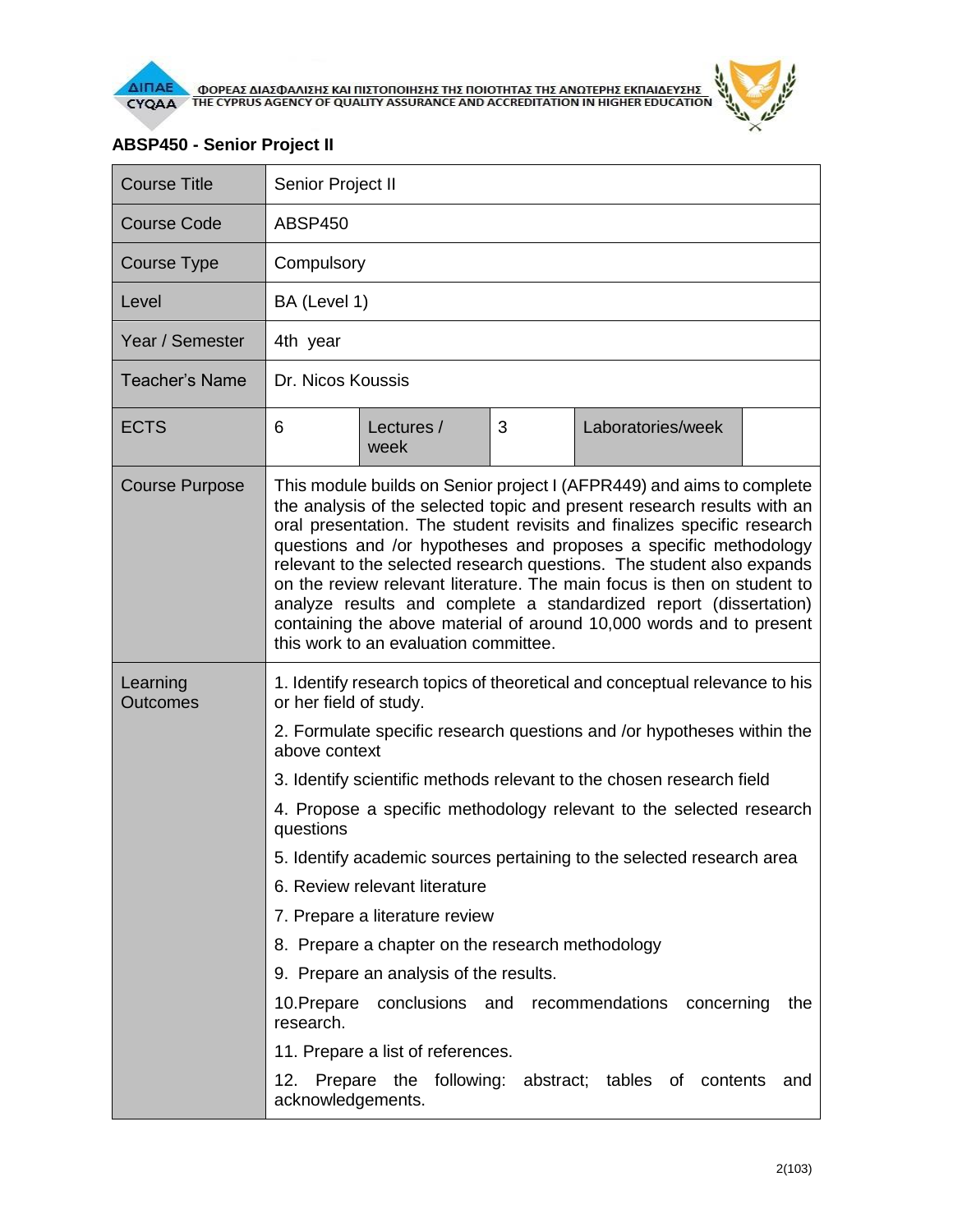

|                         | 13. Complete a standardised report (dissertation) containing the above<br>material of around 10,000 words.                                                                                                                                                                                                                                                                                                                                                                                                                                                                                                                                                                                                                                      |               |      |  |  |  |
|-------------------------|-------------------------------------------------------------------------------------------------------------------------------------------------------------------------------------------------------------------------------------------------------------------------------------------------------------------------------------------------------------------------------------------------------------------------------------------------------------------------------------------------------------------------------------------------------------------------------------------------------------------------------------------------------------------------------------------------------------------------------------------------|---------------|------|--|--|--|
| Prerequisites           | ABRM350, ABSP449                                                                                                                                                                                                                                                                                                                                                                                                                                                                                                                                                                                                                                                                                                                                | Co-requisites | None |  |  |  |
| <b>Course Content</b>   | The students will prepare a report with the following:<br>An abstract, acknowledgements and table of content<br>Explain the rationale of the research<br>$\bullet$<br>Provide details of the research issues, aims and objectives<br>$\bullet$<br>Identify and state the research questions and/or research<br>$\bullet$<br>hypotheses<br>Provide an overview of the chapter headings<br>Prepare a literature review on the area of research<br>$\bullet$<br>Propose a chapter on the research methodology<br>$\bullet$<br>Provide an analysis of the results<br>$\bullet$<br>Prepare conclusions and recommendations concerning<br>the<br>research.<br>Provide details of the references used<br>Appendices (including details of surveys etc) |               |      |  |  |  |
| Teaching<br>Methodology | During the relevant semester of studies students meet with supervisors<br>on a regular basis; submit and discuss the work in process.<br>By the end of the last week of the semester students submit the final<br>project to supervisors and the Department chair. The project<br>undergoes an evaluation on the e-learning platform using<br>antiplagiarism software. Students present their project in front of a<br>panel of examiners by giving a ten minute PowerPoint presentation on<br>a date set one or two days after the last examination. They are then<br>asked questions on the Project for further ten minutes.<br>The Examiners grade the work and its presentation and notify the<br>students of the result in due course.     |               |      |  |  |  |
| Bibliography            | The bibliography will depend on the selected topic<br>Some useful references are provided below:<br>• Writing up your university assignments and research projects: A<br>practical handbook, N. Murrey, G. Hughes, 2008<br>Research Methods & Statistics Links<br>http://www.socialpsychology.org/methods.htm#methodology<br>Research Methodology and Statistics<br>http://www.pscw.uva.nl/sociosite/TOPICS/research.html<br>Yenza Start our research, Research methodology<br>http://www.nrf.ac.za/yenza/research/resmeth.htm<br>• Survey Design http://www.surveysystem.com/sdesign.htm                                                                                                                                                       |               |      |  |  |  |

ó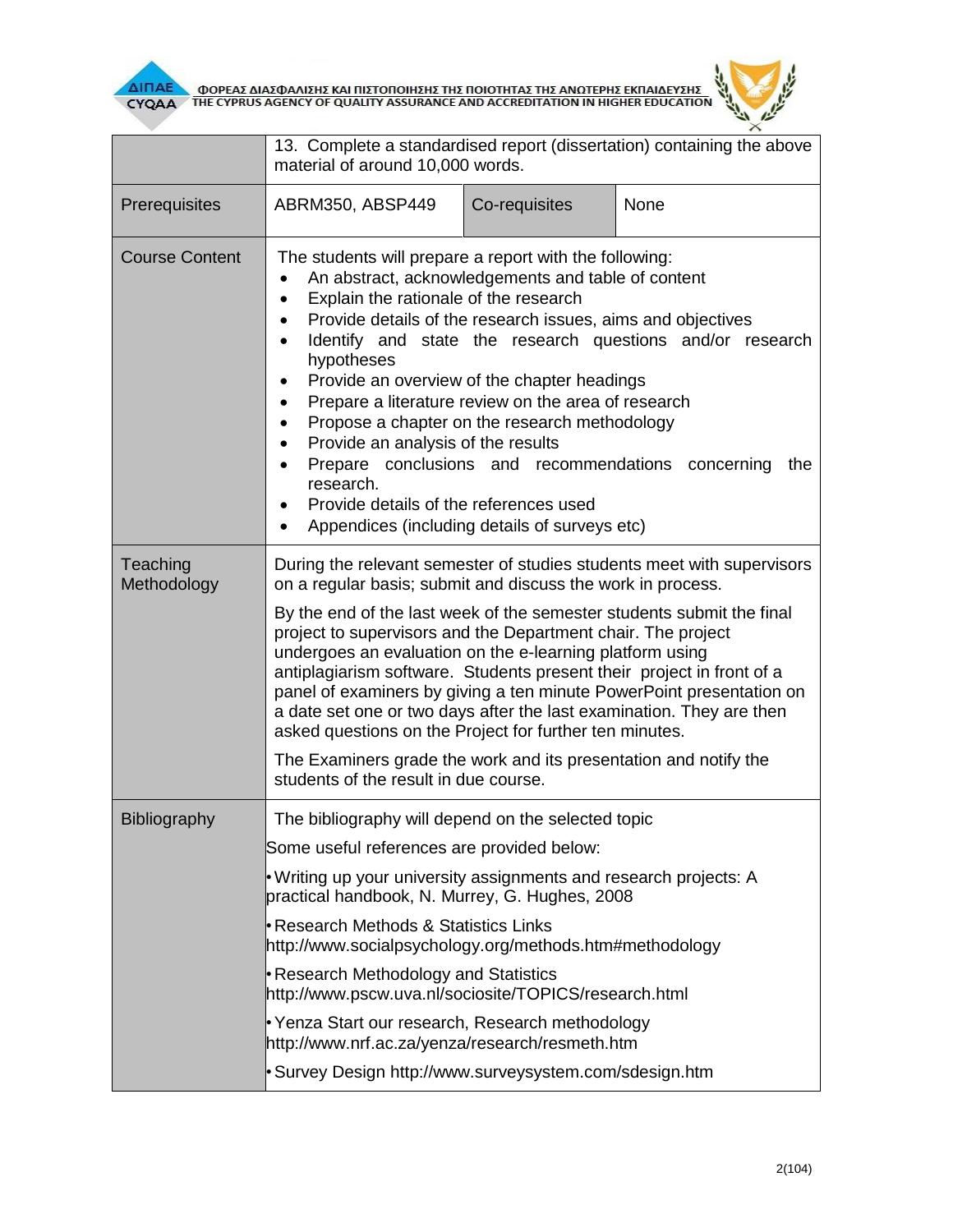

|            | Survey Design Considerations (PDF) - Survey Design Considerations<br>Recommendations for Writing Effective Questionnaires<br>http://www.websurveyor.com/pdf/designtips.pdf    |  |  |  |  |  |
|------------|-------------------------------------------------------------------------------------------------------------------------------------------------------------------------------|--|--|--|--|--|
|            | • Questionnaire Design and Surveys Sampling<br>http://www.ubmail.ubalt.edu/~harsham/stat-data/opre330Surveys.htm                                                              |  |  |  |  |  |
|            | • Questionnaire Design and Surveys Sampling<br>http://www.ubmail.ubalt.edu/~harsham/stat-data/opre330Surveys.htm                                                              |  |  |  |  |  |
| Assessment | Methods: Students will be assessed based on their final<br>(a)<br>submitted thesis report<br>Criteria: Assessment criteria are available and include the<br>(b)<br>following: |  |  |  |  |  |
|            | 1. Presentation Assessment (25%)                                                                                                                                              |  |  |  |  |  |
|            | The presentation assessment includes the following elements:                                                                                                                  |  |  |  |  |  |
|            | Clarity of presentation<br>Understanding of the concepts presented<br>Ability to answer to examiners' questions<br>2. Project assessment (75%)                                |  |  |  |  |  |
|            | 2.1. Overall quality of project (60%)                                                                                                                                         |  |  |  |  |  |
|            | Clear project goals<br>٠                                                                                                                                                      |  |  |  |  |  |
|            | Literature review                                                                                                                                                             |  |  |  |  |  |
|            | Understanding of relevant theory<br>٠                                                                                                                                         |  |  |  |  |  |
|            | Choice of proper methodology                                                                                                                                                  |  |  |  |  |  |
|            | Data or model analysis<br>٠                                                                                                                                                   |  |  |  |  |  |
|            | Conclusions and suggestions                                                                                                                                                   |  |  |  |  |  |
|            | Quality and structure                                                                                                                                                         |  |  |  |  |  |
|            | 2.2. Implementation - Consideration of advisor's comments (15%)                                                                                                               |  |  |  |  |  |
|            | Contribution of ideas during implementation                                                                                                                                   |  |  |  |  |  |
|            | Organization/management of project phases and ability to<br>$\bullet$<br>resolve problems during implementation                                                               |  |  |  |  |  |
|            | Weights:<br>(c)<br><b>Final Thesis Report</b><br>75%<br>Oral presentation<br>25%                                                                                              |  |  |  |  |  |

 $\overline{u}$  $^{\times}$